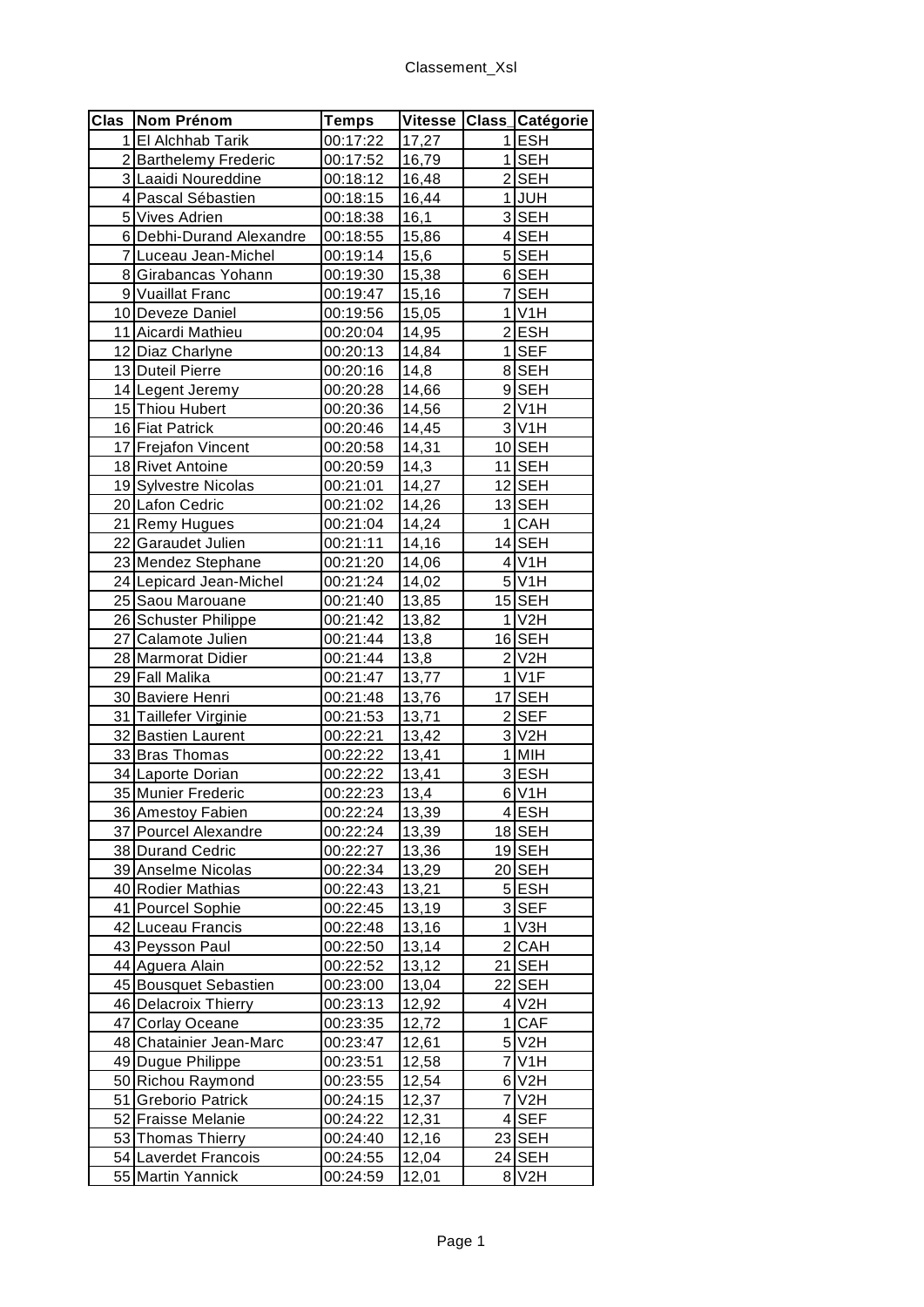| 56 Ple Julien                                                    | 00:25:12 | 11,9  |    | 25 SEH                      |
|------------------------------------------------------------------|----------|-------|----|-----------------------------|
| 57 Flageul Francois                                              | 00:25:16 | 11,87 |    | 26 SEH                      |
| 58 Martinez Lucas                                                | 00:25:28 | 11,78 |    | 2 MIH                       |
| 59 Stephan Julie                                                 | 00:25:30 | 11,76 |    | 5 SEF                       |
| 60 Mayot Guillaume                                               | 00:25:32 | 11,75 |    | 6ESH                        |
| 61 Vial Nadine                                                   | 00:25:37 | 11,71 |    | $2$ V <sub>1</sub> F        |
| 62 Sahun Maxime                                                  | 00:25:52 | 11,6  |    | 27 SEH                      |
| 63 Monteil Alexis                                                | 00:25:54 | 11,58 |    | 28 SEH                      |
| 64 Aicardi Laura                                                 | 00:26:00 | 11,54 |    | 1JUF                        |
| 65 Passebosc Pauline                                             | 00:26:04 | 11,51 |    | 1ESF                        |
| 66 Seguin Pauline                                                | 00:26:22 | 11,38 |    | 2ESF                        |
| 67 Schuster Marie-Claude                                         | 00:26:30 | 11,32 |    | $1$ V <sub>2</sub> F        |
| 68 Gintrand Sandra                                               | 00:26:37 | 11,27 |    | 6 SEF                       |
| 69 Carcy Christelle                                              | 00:26:50 | 11,18 |    | 3 V <sub>1</sub> F          |
| 70 Arpizou Michel                                                | 00:26:55 | 11,15 |    | 8 V1H                       |
| 71 Bouchareb Yan                                                 | 00:27:11 | 11,04 |    | 29 SEH                      |
| 72 Laurens Louis                                                 | 00:27:19 | 10,98 |    | 3 MIH                       |
| 73 Da Silva Kevin                                                | 00:27:41 | 10,84 |    | 30 SEH                      |
| 74 Rigodanzo Mickael                                             | 00:27:54 | 10,75 |    | 31 SEH                      |
| 75 Reynaud Brigitte                                              | 00:28:05 | 10,68 |    | $2$ V <sub>2</sub> F        |
| 76 Daviau Olivier                                                | 00:28:17 | 10,61 |    | $2$ JUH                     |
| 77 Sajous Caroline                                               | 00:28:18 | 10,6  |    | 7 SEF                       |
| 78 Rodrigues Alice                                               | 00:28:35 | 10,5  |    | $4$ V <sub>1</sub> F        |
| 79 Gloaguen Roman                                                | 00:28:49 | 10,41 |    | 3 CAH                       |
| 80 Gavalda Lucie                                                 | 00:28:50 | 10,4  |    | 2 CAF                       |
| 81 Medan Jean-Pierre                                             | 00:28:52 | 10,39 |    | $2$ V <sub>3</sub> H        |
| 82 Gavalda Brigitte                                              | 00:28:54 | 10,38 |    | 3 V <sub>2</sub> F          |
| 83 Cogo Lena                                                     | 00:29:16 | 10,25 |    | 1 MIF                       |
| 84 Matusz Clara                                                  | 00:29:17 | 10,24 |    | 3 CAF                       |
| 85 Benoit Vincent                                                | 00:29:25 | 10,2  |    | 7ESH                        |
| 86 Mazars Celine                                                 | 00:29:37 | 10,13 |    | 8SEF                        |
| 87 Renault Valerie                                               | 00:29:41 | 10,11 |    | 5 V1F                       |
| 88 Labau Celine                                                  | 00:29:50 | 10,06 |    | $2$ MIF                     |
| 89 Cazac Florence                                                | 00:29:51 | 10,05 |    | $4$ V <sub>2</sub> F        |
| 90 Da Silva Fabrice                                              | 00:29:55 | 10,03 |    | $9$ V <sub>1</sub> H        |
| 91 Goulignac Michel                                              | 00:30:01 | 9,99  |    | $1$ V <sub>4</sub> H        |
| 92 Sopha Marie-Paule                                             | 00:30:22 | 9,88  |    | 9SEF                        |
|                                                                  |          |       |    |                             |
| 93 Poussou Jeannick                                              | 00:30:28 | 9,85  |    | 10 SEF                      |
| 94 Boursin Anne-Claire<br>95 Larigaldie Marie-Madeleine 00:30:45 | 00:30:40 | 9,78  |    | 4 CAF<br>5 V <sub>2</sub> F |
|                                                                  | 00:30:55 | 9,76  |    | $9$ V <sub>2</sub> H        |
| 96 Lagarrigne Francois                                           |          | 9,7   |    |                             |
| 97 Segneurie Marie-Cecile                                        | 00:30:57 | 9,69  |    | 11 SEF                      |
| 98 Doumerc Muriel                                                | 00:31:04 | 9,66  |    | 12 SEF                      |
| 99 Caujolle Pascale                                              | 00:31:13 | 9,61  |    | 6 V1F                       |
| 100 Imart Marion                                                 | 00:31:15 | 9,6   |    | 13SEF                       |
| 101 Borrull Lino                                                 | 00:31:26 | 9,54  |    | 10 V2H                      |
| 102 Anselme Marjorie                                             | 00:31:28 | 9,53  |    | 14 SEF                      |
| 103 Nikitine Alain                                               | 00:31:45 | 9,45  |    | 11 V2H                      |
| 104 Lacombe Monique                                              | 00:31:48 | 9,43  | 11 | V3F                         |
| 105 Salas Alain                                                  | 00:31:49 | 9,43  |    | 2 V4H                       |
| 106 De Saint-Sernin Marie                                        | 00:31:52 | 9,41  |    | $15$ SEF                    |
| 107 Benoit Sandra                                                | 00:31:56 | 9,39  |    | 16 SEF                      |
| 108 Tigneres Jean-Philippe                                       | 00:32:04 | 9,36  |    | 10 V1H                      |
| 109 Tressens Veronique                                           | 00:32:25 | 9,25  |    | $7$ V <sub>1</sub> $F$      |
| 110 Tigneres Christine                                           | 00:32:31 | 9,23  |    | 8 V <sub>1</sub> F          |
| 111 Corfmat Philippe                                             | 00:32:38 | 9,19  |    | 12 V2H                      |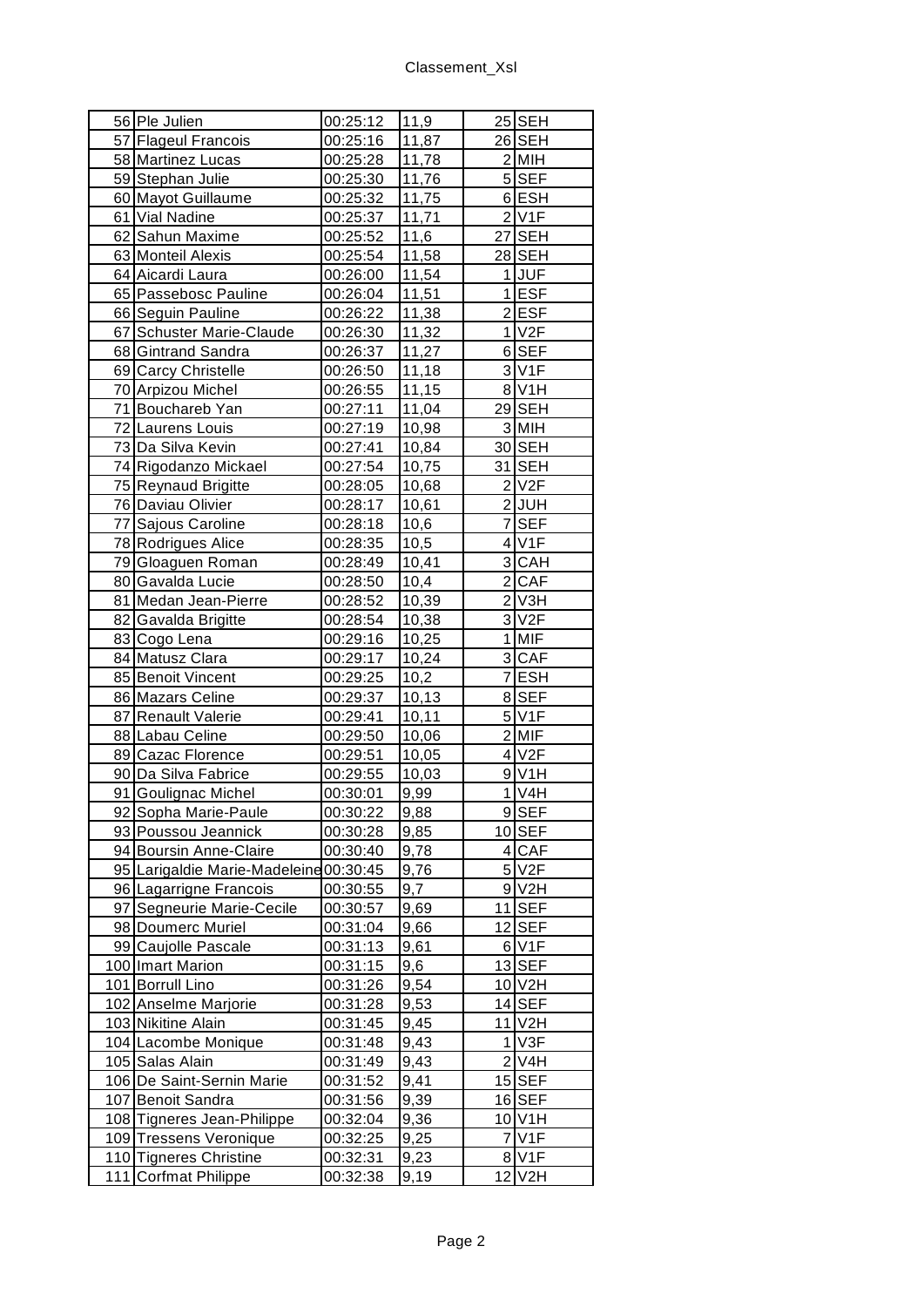| 112 Limkoun Madeleine                  | 00:32:40 | 9,18 | 2 V3F                |
|----------------------------------------|----------|------|----------------------|
| 113 Simohammedi Gerard                 | 00:32:40 | 9,18 | 3 V3H                |
| 114 Sabrie Nathalie                    | 00:32:46 | 9,16 | 6 V <sub>2F</sub>    |
| 115 Fabre Marie-Agnes                  | 00:32:54 | 9,12 | 9 V1F                |
| 116 Pibouleau Christelle               | 00:33:00 | 9,09 | 17 SEF               |
| 117 Doumerc Corinne                    | 00:33:02 | 9,08 | 10 V1F               |
| 118 Lafitte Michel                     | 00:33:04 | 9,07 | 13 V2H               |
| 119 Kessler Sylvie                     | 00:33:08 | 9,05 | 11 V1F               |
| 120 Le Corre Valerie                   | 00:33:14 | 9,03 | 12 V1F               |
| 121 Jaussan Magali                     | 00:33:16 | 9,02 | 13 V1F               |
| 122 Pinto Francois                     | 00:33:20 | 9,   | 8ESH                 |
| 123 Medjadj Nordine                    | 00:33:21 | 9,   | 32 SEH               |
| 124 Fedry Emilie                       | 00:33:22 | 8,99 | 18 SEF               |
| 125 Ortet Marion                       | 00:33:23 | 8,99 | 19SEF                |
| 126 Talazac Julie                      | 00:33:24 | 8,98 | 20 SEF               |
| 127 Perez Pierrette                    | 00:33:39 | 8,92 | $3$ V <sub>3</sub> F |
| 128 Bernier Corinne                    | 00:33:43 | 8,9  | 14 V1F               |
| 129 Antonio Gaelle                     | 00:33:48 | 8,88 | 15 V1F               |
| 130 Dupre Sandrine                     | 00:34:06 | 8,8  | 16 V1F               |
| 131 Thokagevitsk-Poulain Laet 00:34:09 |          | 8,78 | 21 SEF               |
| 132 Belkadi Faical                     | 00:34:10 | 8,78 | 14 V2H               |
| 133 Carbou Jeff                        | 00:34:12 | 8,77 | 33 SEH               |
| 134 Laporte Nadege                     | 00:34:27 | 8,71 | 5 CAF                |
| 135 Cannard Corinne                    | 00:34:30 | 8,7  | 17 V1F               |
| 136 Landes Beatrice                    | 00:34:34 | 8,68 | 18 V1F               |
| 137 De Luca Muriel                     | 00:34:36 | 8,67 | 19 V1F               |
| 138 Andree Eric                        | 00:34:38 | 8,66 | 34 SEH               |
| 139 Lavigne Gabrielle                  | 00:34:39 | 8,66 | 22 SEF               |
| 140 Laporte Yves                       | 00:34:42 | 8,65 | 15 V2H               |
| 141 Banon Briffault Magalie            | 00:34:48 | 8,62 | 20 V1F               |
| 142 Brun Laura                         | 00:34:49 | 8,62 | 23 SEF               |
| 143 Coley Nicola                       | 00:34:50 | 8,61 | 24 SEF               |
| 144 Cauneille Henri                    | 00:34:51 | 8,61 | $1$ V <sub>5</sub> H |
| 145 Tronchon Florence                  | 00:34:52 | 8,6  | 21 V1F               |
| 146 Block Philomene                    | 00:34:53 | 8,6  | 6 CAF                |
| 147 Batto Virginie                     | 00:34:55 | 8,59 | 25 SEF               |
| 148 Willems Marie                      | 00:35:19 | 8,49 | 26 SEF               |
| 149 Noble Anne                         | 00:35:34 | 8,43 | 7V2F                 |
| 150 Esnault Colette                    | 00:35:36 | 8,43 | 8 V2F                |
| 151 Alonso Christine                   | 00:35:47 | 8,38 | 22 V1F               |
| 152 Beltrame Linda                     | 00:35:50 | 8,37 | 27 SEF               |
| 153 Laurens Josy                       | 00:35:52 | 8,36 | 9 V <sub>2</sub> F   |
| 154 Therial Dominique                  | 00:35:54 | 8,36 | 16 V2H               |
| 155 Mouly David                        | 00:35:55 | 8,35 | 35 SEH               |
| 156 Mitou Geraldine                    | 00:35:56 | 8,35 | 28 SEF               |
| 157 Dedieu Laetitia                    | 00:36:02 | 8,33 | 29 SEF               |
| 158 El Bahlaoui Abdelilah              | 00:36:05 | 8,31 | 11 V1H               |
| 159 Garcia Valerie                     | 00:36:07 | 8,31 | 10 V2F               |
| 160 Guilbert Pasacale                  | 00:36:19 | 8,26 | 11 V2F               |
| 161 Lalot Marion                       | 00:36:24 | 8,24 | 30 SEF               |
| 162 Borie Florianne                    | 00:36:28 | 8,23 | 31 SEF               |
| 163 Keidel Pierre                      | 00:36:30 | 8,22 | 4 V3H                |
| 164 Mace Stephanie                     | 00:36:35 | 8,2  | 23 V1F               |
| 165 Combot Nelly                       | 00:36:53 | 8,13 | 32 SEF               |
| 166 Pauly Clara                        | 00:37:03 | 8,1  | 3 MIF                |
| 167 Pauly Agnes                        | 00:37:22 | 8,03 | 12 V2F               |